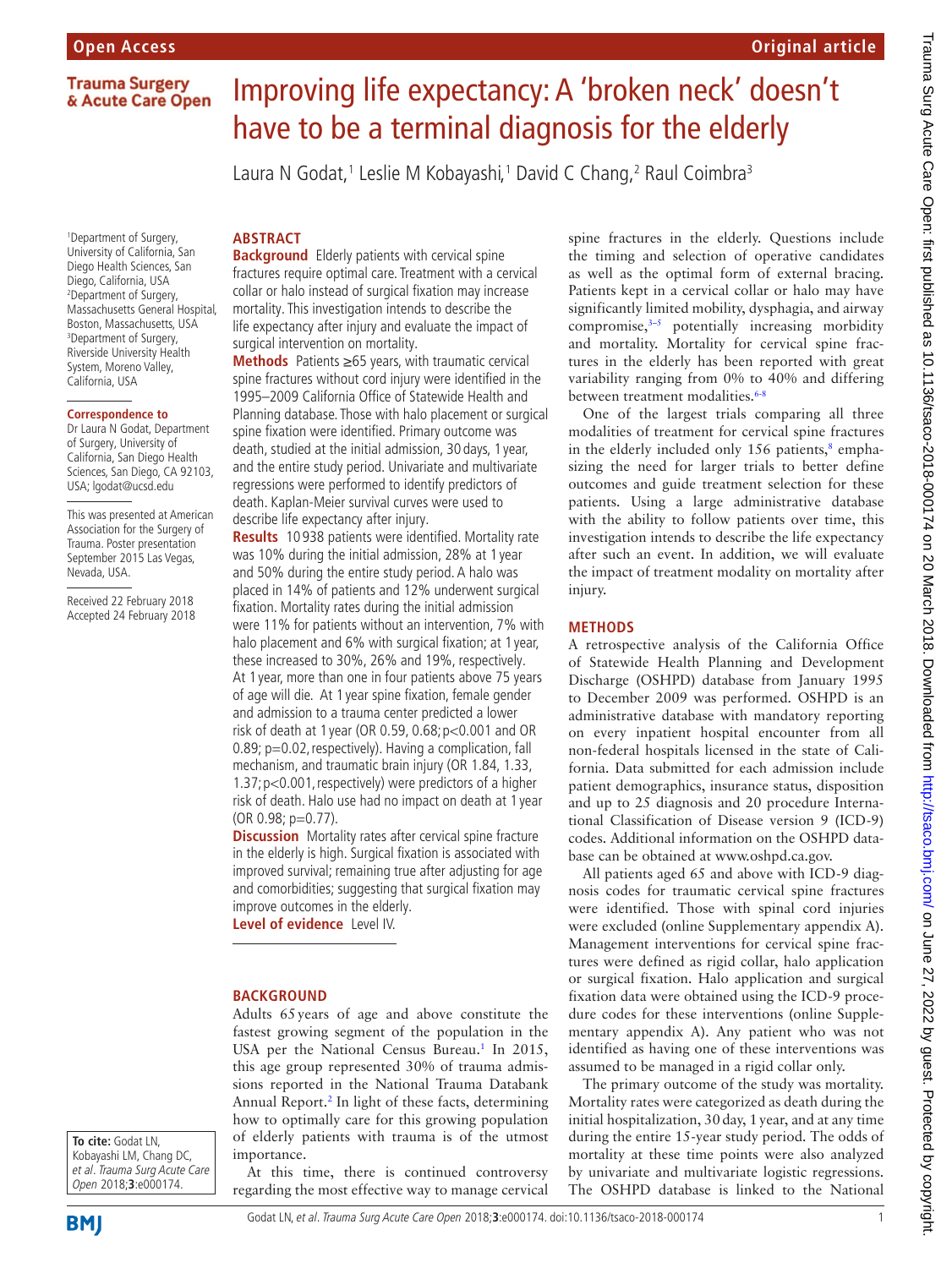Death Index Registry by the California OSHPD Office. This linkage allows detection of mortality as an outcome, regardless of whether or not death occurred in a hospital. Primary cause of death based on the death certificate is available; however, due to the known inaccuracy of these data we did not analyze cause of death.

Patient variables used in our analysis included age, gender, race (non-Hispanic white, Hispanic, Black, Asian and other), Charlson Comorbidity Index (CCI), and the survival risk ratio (SRR). The SRR is a surrogate for Injury Severity Score and is based on estimates of survival associated with each ICD-9 injury code.<sup>9 10</sup> Other associated clinical diagnoses identified based on ICD-9 codes (online [Supplementary appendix](https://dx.doi.org/10.1136/tsaco-2018-000174)  [A](https://dx.doi.org/10.1136/tsaco-2018-000174)) included traumatic brain injury (TBI), obesity, dementia or dysphagia. Due to limitations of the database, severity of TBI could not be analyzed. A complication was defined as a diagnosis of pneumonia, venous thromboembolism or myocardial infarction during the initial hospitalization. Patients were defined as having polytrauma if they had any other traumatic ICD-9 diagnosis code associated with their initial admission. Mechanism of injury was classified using ICD-9 E-codes for fall; ground level or from a height versus any other mechanism. Whether or not the initial admission was to a designated trauma center was also analyzed for each patient.

To describe the life expectancy after cervical spine fracture, Kaplan-Meier survival curves were used to analyze risk of death over time after cervical spine fracture. Given the fact that life expectancy is inherently shorter with increasing age, the population was divided into subgroups defined as ages 65–74, 75–84, 85-94and >95 for this univariate analysis.

Univariate analysis was performed using Pearson's  $X^2$  test for categorical variables. Univariate logistic regressions were done to analyze predictors of death at the initial admission, 30 days and 1year. Multivariate logistic regressions were then performed for the same time points. Multivariate Cox proportional hazard analysis was performed to evaluate risk of death during the entire study period. Selection of variables for the multivariate analyses was based on significant findings from the univariate regressions. The multivariate regression analyses for death were adjusted for age, gender, race, complications, treatment modality, polytrauma, TBI, traditional SRR, dysphagia, dementia, tracheostomy, gastrostomy, obesity, trauma center admission, and mechanism of injury. The p values were considered significant at  $< 0.05$ .

### **Results**

From January 1, 1995 to December 31, 2009, there were 10937 patients who met the inclusion criteria. Among this population, 8091 (74.0%) were managed with a rigid collar, 1543 (14.1%) with a halo and 1304 (11.9%) underwent surgical fixation. Demographics for the overall patient population are outlined in [table](#page-1-0) 1. Falls accounted for 56.2% of all injuries and 69.9% of falls were ground level. Polytrauma was identified in 65.1% of the patient population. At least one complication occurred in 18.9% of patients during the initial admission, with the rate of pneumonia at 12.2%, venous thromboembolism 1.4%, and myocardial infarction 7.3%. Additional clinical variables identified in the study population were dementia (2.6%), dysphagia  $(6.1\%)$ , tracheostomy  $(4.0\%)$ , and gastrostomy  $(3.6\%)$ . Half (50.2%) of the patients were admitted and treated at a designated trauma center.

Mortality rate during the initial hospitalization was 9.87% and 30-day mortality was 14.4%. Long-term mortality was

<span id="page-1-0"></span>

| <b>Table 1</b> Study population demographics |                    |  |  |  |  |
|----------------------------------------------|--------------------|--|--|--|--|
|                                              | Overall %          |  |  |  |  |
| Number of patients                           | $n=10938$          |  |  |  |  |
| <b>Females</b>                               | 53.5               |  |  |  |  |
| <b>Males</b>                                 | 46.5               |  |  |  |  |
| Mean Age                                     | 80.2 years, SD 8.1 |  |  |  |  |
| Race                                         |                    |  |  |  |  |
| Non-Hispanic White                           | 80.9               |  |  |  |  |
| <b>Black</b>                                 | 8.7                |  |  |  |  |
| Hispanic                                     | 2.7                |  |  |  |  |
| Asian                                        | 5.5                |  |  |  |  |
| Other                                        | 2.2                |  |  |  |  |
| Insurance status                             |                    |  |  |  |  |
| Self-pay                                     | 0.7                |  |  |  |  |
| <b>Medical</b>                               | 2.2                |  |  |  |  |
| Medicare                                     | 85.3               |  |  |  |  |
| Private                                      | 11.7               |  |  |  |  |

28.29% at 1year, and 50.32% for the entire 15-year study period. Kaplan-Meier survival curves were created for death based on age at the time of admission. With each decade increase in age, there was a significantly decreased survival rate in the study population [\(figure](#page-1-1) 1).

Subgroup analysis for mortality among patients managed with a rigid collar, halo or surgical intervention at each of these time points (initial hospitalization, 30day, 1year, and overall study period) was also performed [\(table](#page-2-0) 2). The lowest morality rates were in the group of patients treated with surgical fixation. These findings in addition to other patient variables assessed by treatment modality are summarized in [table](#page-2-0) 2.

For the initial hospitalization, significant predictors of death (p≤0.05) based on univariate logistic regressions included having a complication, polytrauma, CCI of 1 or  $\geq$ 2, dysphagia, need for tracheostomy or gastrostomy, having a TBI, and admission to a trauma center (see [table](#page-3-0) 3). In addition, compared with those aged 65–74 every decade increase in age predicted mortality; age 75–84, OR 1.73; age 85–94, OR 2.65; and age >95,OR 2.76. Patient factors that were significantly protective against mortality ( $p \le 0.05$ ) were management with a halo or surgical



<span id="page-1-1"></span>**Figure 1** Kaplan- Meier survival curves for patients after initial admission for a traumatic cervical spine fracture.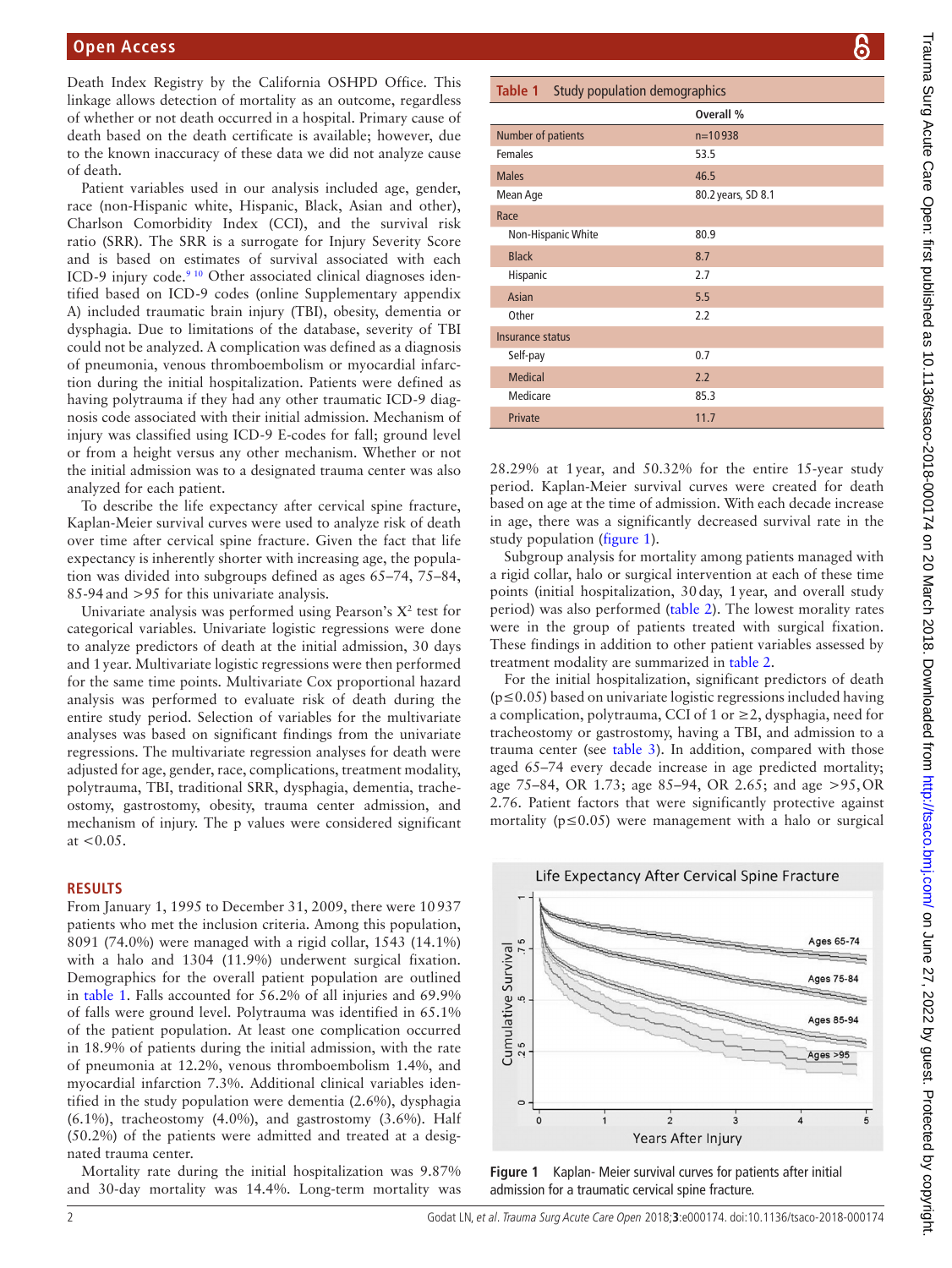<span id="page-2-0"></span>

|                  | Table 2 Summary of patient factors and outcomes based on |
|------------------|----------------------------------------------------------|
| treatment groups |                                                          |

| u cuunchit groups                          |                               |                               |                    |                                           |  |
|--------------------------------------------|-------------------------------|-------------------------------|--------------------|-------------------------------------------|--|
| <b>Number of patients</b>                  | <b>Overall</b><br>$(n=10938)$ | Rigid<br>collar<br>$(n=8091)$ | Halo<br>$(n=1543)$ | <b>Surgical</b><br>fixation<br>$(n=1304)$ |  |
| Females (%)                                | 53.5                          | 55.0                          | $50.9*$            | $48.3*$                                   |  |
| Age Distribution (years)                   |                               |                               |                    |                                           |  |
| $65 - 74$ (%)                              | 26.8                          | 24.5                          | $32.9*$            | $32.3*$                                   |  |
| 75-84 (%)                                  | 40.6                          | 39.1                          | $43.0*$            | 45.8*                                     |  |
| $85 - 94$ (%)                              | 29.6                          | 32.6                          | $22.5*$            | $21.3*$                                   |  |
| $≥95$ (%)                                  | 3.1                           | 3.8                           | $1.6*$             | $0.6*$                                    |  |
| Polytrauma (%)                             | 65.1                          | 67.5                          | $60.8*$            | $55.5*$ †                                 |  |
| Ground level fall (%)                      | 39.25                         | 40.01                         | 38.04              | 35.97                                     |  |
| Fall from height (%)                       | 16.9                          | 16.92                         | 17.24              | 16.41                                     |  |
| All other mechanisms (%)                   | 43.85                         | 43.07                         | 44.72              | $47.62*$                                  |  |
| Tracheostomy (%)                           | 5.4                           | 3.09                          | $6.03*$            | $7.13*$                                   |  |
| Gastrostomy (%)                            | 4.9                           | 2.76                          | $5.31*$            | $6.52*$                                   |  |
| Dementia (%)                               | 2.54                          | 2.62                          | 2.72               | 1.84                                      |  |
| Complication during initial<br>admission % | 18.9                          | 18.3                          | 18.0               | $24.1*$                                   |  |
| <b>Mortality</b>                           |                               |                               |                    |                                           |  |
| Overall (%)                                | 50.3                          | 51.4                          | 52.0               | $41.5*$                                   |  |
| Initial admission (%)                      | 9.9                           | 10.8                          | $7.3*$             | $6.2*$                                    |  |
| Initial admission+complication<br>(%)      | 22.4                          | 24.1                          | 18.1               | 18.2                                      |  |
| 30 day (%)                                 | 14.4                          | 16.2                          | $11.2*$            | $7.3*$ †                                  |  |
| 30-day+complication (%)                    | 27.2                          | 30.5                          | $21.3*$            | $16.9*$                                   |  |
| 1 year $(\%)$                              | 28.3                          | 30.2                          | $26.2*$            | $19.0*$ †                                 |  |
| 1 year+complication (%)                    | 46.0                          | 47.3                          | 45.9               | 39.5                                      |  |
|                                            |                               |                               |                    |                                           |  |

\*Indicates p<0.05when compared with rigid collar.

†Indicates p<0.05when compared with halo.

intervention (OR 0.69 and OR 0.54, respectively) and female gender (OR 0.61,95% CI 0.54 to 0.70). SRR divided into quartiles (Q) from 0 to 1 correlated with decreased odds of mortality when Q1 was compared with Q2, 3 and 4 (OR 0.18, OR 0.06 and OR 0.04, respectively). Higher SRR quartile portends a better chance of survival. Factors that did not have a significant impact on mortality during the initial admission  $(p>0.05)$ were dementia, mechanism of injury or race. Univariate logistic regressions for odds of mortality were performed for the same patient variables at 30 days and 1year after injury; these findings are summarized in [table](#page-3-0) 3.

Significant predictors of death based on multivariate logistic regression for the initial hospitalization included having a complication, advancing age, CCI of  $\geq$ 2, and TBI. Patient factors that were significantly protective against mortality (p≤0.05) were surgical fixation, female gender, and higher SRR. Factors that did not have a significant impact on mortality  $(p>0.05)$  included race, halo, polytrauma, dementia, dysphagia, having a tracheostomy or gastrostomy performed, mechanism of injury, and admission to a designated trauma center [\(figure](#page-4-3) 2).

The multivariate logistic regression for the odds of death during the initial hospitalization, at 30days and 1year are summarized in [figure](#page-4-3) 2. Asian race had a decreased odds of death at 30days and 1year compared with non-Hispanic white (OR 0.71, p=0.02; OR 0.67,p<0.001,respectively). Other race category had a decreased odds of death at 1year (OR 0.62,  $p=0.01$ ). Race was not a significant predictor of mortality at any other time points in the multivariate logistic regression analysis.

Dementia and dysphagia were not predictors of mortality at any time points in the multivariate logistic regression analysis.

Multivariate Cox regression for significant predictors of death during the entire study period included having a complication at the initial hospitalization (HR 1.35), CCI of 1 or  $\geq$ 2 compared with 0 (HR 1.41 and OR 2.02, respectively), advancing age, dysphagia (HR 1.24), and TBI (HR 1.19). Patient variables that were significantly protective against death were having a surgical intervention (HR 0.75), initial admission to a designated trauma center (HR 0.93) female gender (HR 0.76), race compared with non-Hispanic white (Hispanic HR 0.88, Asian HR 0.71 and other HR 0.68). In addition, having a higher SRR quartile was protective against death, HR 0.37, HR 0.15 and HR 0.14 for Q2, Q3 and Q4 compared with Q1, respectively. Variables that did not have an impact on death were placement of a halo compared with rigid collar only, polytrauma, dementia, having a tracheostomy or gastrostomy performed and Black race compared with non-Hispanic white.

#### **Discussion**

Elderly patients, aged 65 and above, suffering from cervical spine fractures have significantly increased morbidity and mortality compared with their younger injured counterparts.[11-13](#page-5-2) Similarly, elderly patients suffering from hip fractures have high morbidity and mortality; however, this is improved by expeditious fixation and early mobilization.<sup>14 15</sup> One could surmise that the same principles apply to elderly patients suffering from cervical spine fractures where fixation and early mobilization may also improve outcomes. As the treatment of these fractures varies widely between institutions and even between individual surgeons at the same institution, it is important to continue to investigate this topic to better define criteria for different treatment modalities.

When considering life expectancy after admission for a cervical spine fraction, there are significant differences in mortality rates for patients with every decade increase in age ([figure](#page-1-1) 1). In 2010 based on the 2013 National vital statistics, the 1-year mortality rate was 4% for patients aged 65–74, 10% for those aged  $75-84\%$  and  $14\%$  for those aged 85 or older.<sup>16</sup> In contrast, survival curves for this study population demonstrated 1-year mortality rates for patients aged 65–74 at 15%, aged 75–84 at 27%, aged 85–94 at 41% and above 95 years at 53%. Mortality rates for the elderly sustaining cervical spine fractures were substantially increased by 2–3 times compared with that of the general population, emphasizing the importance of studying predictors of mortality in these patients to improve outcomes. The increased mortality rates are similar to those published by Schoenfeld *et al*, in 2011.<sup>[8](#page-5-0)</sup>

In 1995, Bednar *et al*, studied an aggressive protocol for surgical fixation of odontoid fractures with early mobilization; though this study is limited by small sample size, it showed a significant decrease in in-hospital mortality from 27% to 0%.<sup>17</sup> Our study also suggests that treatment modality is a potential predictor of outcomes, finding that patients managed with a halo had a similar mortality odds compared with rigid collar alone. Conversely, patients undergoing surgical fixation had a decreased odds of mortality by at least 35% at all time points after injury when compared with patients managed in a rigid collar. These results are similar to those reported by Schoenfeld *et al*, in 2011 with a lower 1-year mortality rate of 21% for elderly patients treated operatively compared with those treated with a halo or collar alone with mortality rates of 32% and 37%, respectively.<sup>8</sup> Our findings contribute to the body of evidence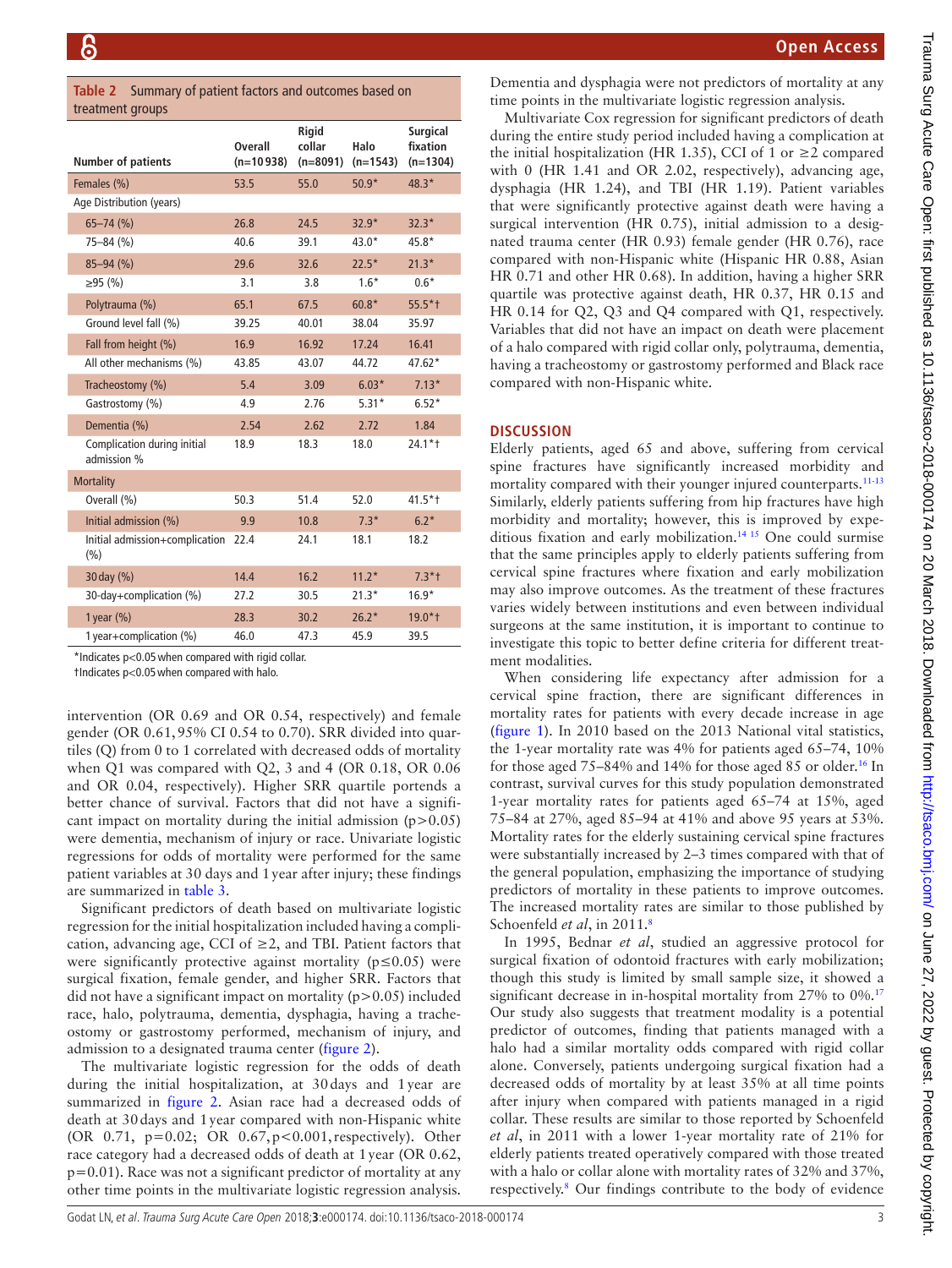<span id="page-3-0"></span>**Table 3** Univariate logistic regressions for predictors of death during the initial hospitalization, 30 days and 1 year after injury for patients with cervical spine fractures

|                                                    | Index     |          |              | 30 days |          |              | 1 year |          |              |
|----------------------------------------------------|-----------|----------|--------------|---------|----------|--------------|--------|----------|--------------|
|                                                    | <b>OR</b> | P values | 95% CI       | OR      | P values | 95% CI       | OR     | P values | 95% CI       |
| Complication                                       | 3.86      | 0.00     | 3.38 to 4.40 | 2.89    | 0.00     | 2.58 to 3.25 | 2.67   | 0.00     | 2.41 to 2.94 |
| Intervention (referent: cervical collar)           |           |          |              |         |          |              |        |          |              |
| Halo                                               | 0.69      | 0.00     | 0.57 to 0.84 | 0.65    | 0.00     | 0.55 to 0.77 | 0.82   | 0.00     | 0.73 to 0.93 |
| Surgery                                            | 0.54      | 0.00     | 0.43 to 0.69 | 0.41    | 0.00     | 0.33 to 0.51 | 0.54   | 0.00     | 0.47 to 0.63 |
| Intervention (referent: no intervention)           |           |          |              |         |          |              |        |          |              |
| Tracheostomy                                       | 2.31      | 0.00     | 1.81 to 2.96 | 0.82    | 0.17     | 0.61 to 1.09 | 2.12   | 0.00     | 1.75 to 2.58 |
| Gastrostomy                                        | 1.63      | 0.00     | 1.22 to 2.17 | 0.91    | 0.54     | 0.68 to 1.23 | 2.70   | 0.00     | 2.20 to 3.30 |
| Age groups (referent: 65-74)                       |           |          |              |         |          |              |        |          |              |
| $75 - 84$                                          | 1.73      | 0.00     | 1.43 to 2.08 | 2.11    | 0.00     | 1.78 to 2.49 | 2.07   | 0.00     | 1.83 to 2.34 |
| $85 - 94$                                          | 2.65      | 0.00     | 2.20 to 3.19 | 3.88    | 0.00     | 3.28 to 4.59 | 3.92   | 0.00     | 3.47 to 4.44 |
| $>95$                                              | 2.76      | 0.00     | 1.96 to 3.89 | 5.95    | 0.00     | 4.51 to 7.83 | 6.18   | 0.00     | 4.88 to 7.83 |
| Female                                             | 0.61      | 0.00     | 0.54 to 0.70 | 0.72    | 0.00     | 0.65 to 0.81 | 0.74   | 0.00     | 0.69 to 0.81 |
| Polytrauma                                         | 1.42      | 0.00     | 1.23 to 1.63 | 1.22    | 0.00     | 1.09 to 1.37 | 0.96   | 0.32     | 0.88 to 1.04 |
| TBI                                                | 2.95      | 0.00     | 2.53 to 3.43 | 2.16    | 0.00     | 1.87 to 2.48 | 1.59   | 0.00     | 1.41 to 1.80 |
| Falls (referent: all non-fall mechanisms)          |           |          |              |         |          |              |        |          |              |
| Fall from height                                   | 0.94      | 0.38     | 0.82 to 1.08 | 1.32    | 0.00     | 1.17 to 1.49 | 1.60   | 0.00     | 1.46 to 1.15 |
| Same level fall                                    | 1.04      | 0.67     | 0.87 to 1.24 | 1.29    | 0.00     | 1.11 to 1.50 | 1.30   | 0.00     | 1.15 to 1.46 |
| Traditional survival risk ratio (referent: 0-0.24) |           |          |              |         |          |              |        |          |              |
| $0.25 - 0.49$                                      | 0.18      | 0.00     | 0.12 to 0.29 | 0.18    | 0.00     | 0.11 to 0.29 | 0.19   | 0.00     | 0.11 to 0.31 |
| $0.5 - 0.75$                                       | 0.06      | 0.00     | 0.04 to 0.09 | 0.07    | 0.00     | 0.05 to 0.11 | 0.09   | 0.00     | 0.05 to 0.14 |
| $0.75 - 1$                                         | 0.04      | 0.00     | 0.02 to 0.05 | 0.06    | 0.00     | 0.04 to 0.09 | 0.09   | 0.00     | 0.06 to 0.14 |
| Comorbidities                                      |           |          |              |         |          |              |        |          |              |
| Dysphagia                                          | 1.30      | 0.03     | 1.02 to 1.65 | 1.53    | 0.00     | 1.26 to 1.87 | 1.78   | 0.00     | 1.52 to 2.09 |
| Dementia                                           | 1.02      | 0.91     | 0.69 to 1.52 | 1.45    | 0.02     | 1.07 to 1.96 | 1.96   | 0.00     | 1.54 to 2.50 |
| <b>Obesity</b>                                     | 0.64      | 0.07     | 0.39 to 1.04 | 0.63    | 0.03     | 0.42 to 0.95 | 0.65   | 0.01     | 0.48 to 0.88 |
| Charlson Comorbidity Index (CCI)* (referent: 0)    |           |          |              |         |          |              |        |          |              |
| $CCI=1$                                            | 1.33      | 0.00     | 1.14 to 1.55 | 1.41    | 0.00     | 1.24 to 1.61 | 1.64   | 0.00     | 1.49 to 1.82 |
| $CCI \geq 2$                                       | 2.07      | 0.00     | 1.79 to 2.41 | 2.36    | 0.00     | 2.08 to 2.69 | 2.91   | 0.00     | 2.63 to 3.23 |
| Race (referent: white)                             |           |          |              |         |          |              |        |          |              |
| <b>Blacks</b>                                      | 0.79      | 0.29     | 0.51 to 1.22 | 0.66    | 0.03     | 0.45 to 0.97 | 0.97   | 0.81     | 0.75 to 1.25 |
| <b>Hispanics</b>                                   | 1.12      | 0.31     | 0.90 to 1.39 | 0.90    | 0.28     | 0.74 to 1.09 | 0.86   | 0.05     | 0.74 to 1.00 |
| Asians                                             | 0.97      | 0.84     | 0.73 to 1.29 | 0.76    | 0.04     | 0.59 to 0.98 | 0.69   | 0.00     | 0.57 to 0.84 |
| Indian/others                                      | 1.02      | 0.92     | 0.67 to 1.57 | 0.82    | 0.31     | 0.56 to 1.20 | 0.64   | 0.01     | 0.47 to 0.87 |
| Trauma center                                      | 1.17      | 0.02     | 1.03 to 1.32 | 0.95    | 0.31     | 0.85 to 1.05 | 0.85   | 0.00     | 0.78 to 0.93 |

\*CCI correlated 1 year risk of mortality: 0=8%, 1=25%, 2=48%, 3=59%.

suggesting that surgical fixation of cervical spine fractures is associated with a better outcome than management with a rigid collar or halo, even when accounting for patient age, comorbidities, and complications.

Any patient who had a complication during their initial admission had ≥3 times the odds of dying during the initial hospitalization compared with those who did not. The odds of dying remained significantly high at 30 days and 1year after injury. The rate of having  $\geq 1$  complication at the initial admission was highest in patients undergoing surgical fixation at 24% compared with 18% for both the rigid collar and halo groups. Despite the increased rate of complications and associated mortality odds, conservatively managed patients still had a higher overall mortality. This again suggests that there is something protective about having surgical fixation performed.

Falls as a mechanism of injury compared with all other mechanisms (ie, motor vehicle accidents or assaults) were not a significant predictor of mortality during the initial hospitalization; with 85% of patients leaving the hospital by the end of 2 weeks with a mean hospital stay of 9 days. However, at 30 days and 1year after injury, falls were found to be a significant predictor of death. This could be interpreted as a sign of greater frailty in patients who fall, suggesting that although patients make it out of the hospital; they more often have other comorbid factors that contributed to their fall and ultimately their post discharge death. Dementia was included in the analysis for its known impact on frailty and potential as a predictor of mortality.[18](#page-5-6) Dementia was not a predictor of death in our analysis, though this is likely due to under-reporting of this comorbidity in the database.

This study has several limitations. Large population-based administrative databases are not designed for research and lack a great deal of clinical granularity, as well as intention to treat allowing for significant selection bias to go undetected.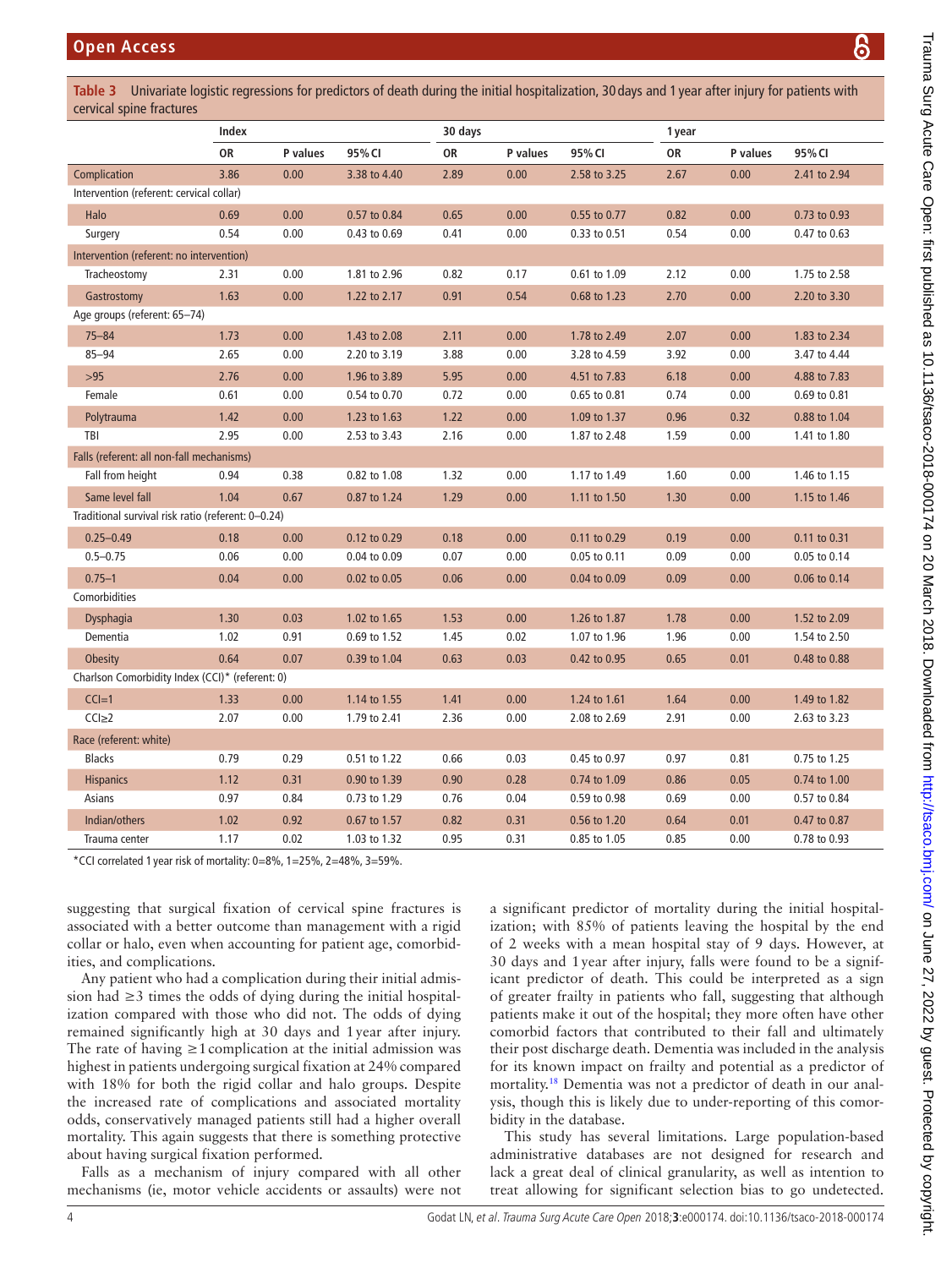

Multivariate analysis adjusted for all variables in the figure in addition to race, dementia and dysphagia. Odds Ratios >1 predict increased risk of death, odds ratio < 1 predicts a decreased risk of death. Confidence intervals denoted by bar, p is <0.05 if the bar does not cross 1

<span id="page-4-3"></span>\*Referent groups: Age = 65-74 years, Charlson Comorbidity Index (CCI) = 0, Fall from Height or Same Level = All non-fall mechanisms, Halo and Surgical Fixation = Rigid collar Traditional Survival Risk Ratio (T-SRR) = 0.



Conclusions drawn from the analysis of this type of study are primarily descriptive in nature. Importantly, our data is unable to describe the specific indications for the management chosen, or the type of surgical fixation performed. In addition, determination of frailty based on preinjury functional status cannot be analyzed because this information is not captured in the database, or is the patient mobility and activity level after injury available. Finally, there is also no way to calculate the extent of missing data, as absence of a particular code may indicate a true negative, the absence of testing, or failure of documentation. This potential for missing data points makes it possible that patients who underwent surgical fixation were mislabeled as cervical collar only if the operation was not reported. Though these limitations must be kept in mind, the true power of this database is the ability to follow a large group of patients over time to analyze mortality long after the initial admission. Although further clinical trials need to be done to address the questions regarding specific indications for surgical intervention, this type of investigation is important for identifying potential predictors of outcomes that smaller trials would be underpowered to find.

In summary, mortality rate after cervical spine fracture in the elderly is high. At 1year, after the injury, more than one in four patients above the age of 75 will die, demonstrating a decreased life expectancy in this patient population. Surgical spine fixation is associated with a significant improvement in the odds of survival after cervical spine fracture. Future investigations should ideally focus on identifying optimal surgical indications and timing of surgical intervention.

**Contributors** LNG, LMK and DCC contributed to study design, data collection, data analysis and data interpretation. LNG, LMK and RC were responsible for manuscript writing. DCC and RC were responsible for the critical revision of the article. RC contributed to data interpretation too.

**Funding** The authors have not declared a specific grant for this research from any funding agency in the public, commercial or not-for-profit sectors.

**Competing interests** None declared.

**Patient consent** Detail has been removed from this case description/these case descriptions to ensure anonymity.

**Provenance and peer review** Not commissioned; externally peer reviewed.

**Open Access** This is an Open Access article distributed in accordance with the Creative Commons Attribution Non Commercial (CC BY-NC 4.0) license, which permits others to distribute, remix, adapt, build upon this work non-commercially, and license their derivative works on different terms, provided the original work is properly cited and the use is non-commercial. See: [http://creativecommons.org/](http://creativecommons.org/licenses/by-nc/4.0/) [licenses/by-nc/4.0/](http://creativecommons.org/licenses/by-nc/4.0/)

© Article author(s) (or their employer(s) unless otherwise stated in the text of the article) 2018. All rights reserved. No commercial use is permitted unless otherwise expressly granted.

#### **References**

- 1 Vincent GK, Velkoff VA. The next four decades. The older population in the United States: 2010 to 2050. In: Population estimates and projections: U.S. Department of Commerce Economics and Statistics Administration USCB, 2010:25–1138.
- <span id="page-4-0"></span>2 Committee on Trauma, American College of Surgeons. National trauma data bank annual report 2015. [https://www.facs.org/~/media/files/quality%20programs/trauma/](https://www.facs.org/~/media/files/quality%20programs/trauma/ntdb/ntdb%20annual%20report%202015.ashx) [ntdb/ntdb%20annual%20report%202015.ashx](https://www.facs.org/~/media/files/quality%20programs/trauma/ntdb/ntdb%20annual%20report%202015.ashx)
- <span id="page-4-1"></span>3 Horn EM, Theodore N, Feiz-Erfan I, Lekovic GP, Dickman CA, Sonntag VK. Complications of halo fixation in the elderly. [J Neurosurg Spine](http://dx.doi.org/10.3171/spi.2006.5.1.46) 2006;5:46-9.
- 4 Garfin SR, Botte MJ, Waters RL, Nickel VL. Complications in the use of the halo fixation device. [J Bone Joint Surg Am](http://dx.doi.org/10.2106/00004623-198668030-00002) 1986;68:320-5.
- 5 Smith HE, Kerr SM, Maltenfort M, Chaudhry S, Norton R, Albert TJ, Harrop J, Hilibrand AS, Anderson DG, Kopjar B, et al. Early complications of surgical versus conservative treatment of isolated type II odontoid fractures in octogenarians: a retrospective cohort study. [J Spinal Disord Tech](http://dx.doi.org/10.1097/BSD.0b013e318163570b) 2008:21:535-9.
- <span id="page-4-2"></span>6 Tashjian RZ, Majercik S, Biffl WL, Palumbo MA, Cioffi WG. Halo-vest immobilization increases early morbidity and mortality in elderly odontoid fractures. [J Trauma](http://dx.doi.org/10.1097/01.ta.0000197426.72261.17) 2006;60:199–203.
- 7 Delcourt T, Bégué T, Saintyves G, Mebtouche N, Cottin P. Management of upper cervical spine fractures in elderly patients: current trends and outcomes. [Injury](http://dx.doi.org/10.1016/S0020-1383(15)70007-0) 2015;46(Suppl 1):S24–7.